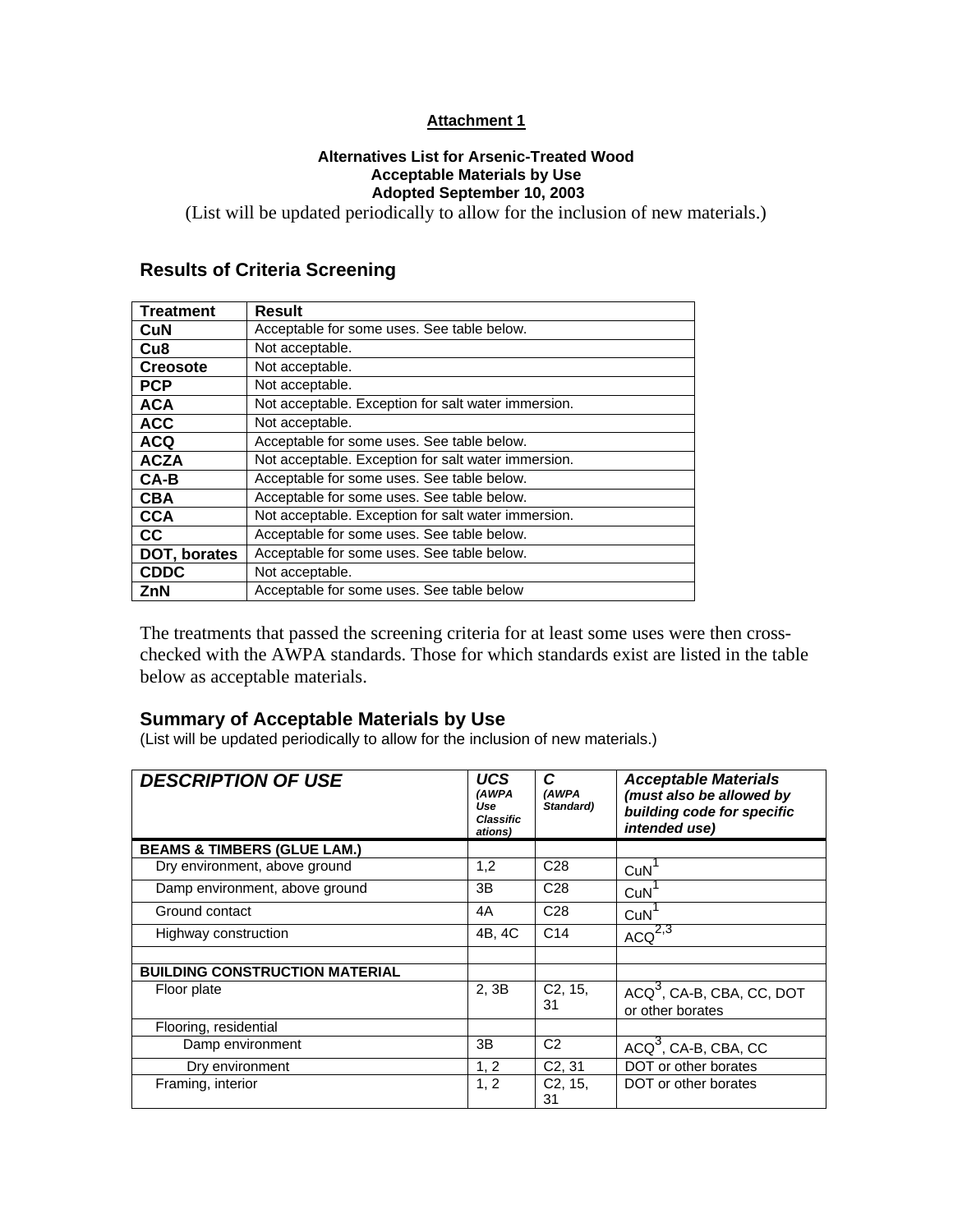| <b>DESCRIPTION OF USE</b>                                             | <b>UCS</b><br>(AWPA<br>Use<br><b>Classific</b><br>ations) | C<br>(AWPA<br>Standard) | <b>Acceptable Materials</b><br>(must also be allowed by<br>building code for specific<br>intended use) |
|-----------------------------------------------------------------------|-----------------------------------------------------------|-------------------------|--------------------------------------------------------------------------------------------------------|
| Joists                                                                |                                                           |                         |                                                                                                        |
| Interior, above ground                                                | 1, 2                                                      | C2, 15,<br>31           | DOT or other borates                                                                                   |
| Exterior, above ground                                                | ЗB                                                        | C <sub>2</sub> , 15     | $ACQ3$ , CA-B, CBA, CC                                                                                 |
| Soil contact                                                          | 4A                                                        | C2, 15                  | $ACQ3$ , CA-B, CBA                                                                                     |
| Lumber                                                                |                                                           |                         |                                                                                                        |
| Above ground                                                          | ЗB                                                        | C <sub>2</sub>          | CuN <sup>1</sup> , ACQ <sup>3</sup> , CA-B, CBA,<br>ZnN <sup>1</sup>                                   |
| Ground contact                                                        | 4A                                                        | C <sub>2</sub>          | CuN <sup>1</sup> , ACQ <sup>3</sup> , CA-B, CBA                                                        |
| Tree stakes                                                           | 4A                                                        | $\overline{C2}$         | CuN, ACQ <sup>3</sup> , CA-B, CBA                                                                      |
| Fresh water use                                                       | 4A                                                        | C <sub>2</sub>          | Plastic-coated lumber <sup>4</sup> , CuN,<br>ACQ <sup>3</sup>                                          |
| No ground contact, protected from liquid water                        | $\overline{2}$                                            | C31                     | DOT or other borates                                                                                   |
| Permanent wood foundation (lumber or plywood)                         | 4B                                                        | C <sub>22</sub>         | None                                                                                                   |
| Plywood                                                               |                                                           |                         |                                                                                                        |
| Sub-floor, damp above ground                                          | $\overline{2}$                                            | C <sub>9</sub>          | ACQ <sup>3</sup> , CA-B, CBA, CC                                                                       |
| Exterior, above ground                                                | 3B                                                        | C <sub>9</sub>          | $ACQ3$ , CA-B, CBA, CC                                                                                 |
| Ground contact                                                        | 4A                                                        | C9                      | $ACQ3$ , CA-B, CBA, CC                                                                                 |
| Fresh water use                                                       | 4A                                                        | C <sub>9</sub>          | None                                                                                                   |
| No ground contact, protected from liquid<br>water                     | $\mathcal{P}$                                             | C31                     | DOT or other borates                                                                                   |
| Poles, building<br>Round                                              |                                                           |                         | ACQ                                                                                                    |
| Sawn                                                                  | 4A, 4B<br>4A, 4B                                          | C4, 16<br>C2, 16        | $CuN1$ , ACQ <sup>3</sup> , CA-B, CBA, CC,<br>DOT or other borates                                     |
| Studs                                                                 | ЗB                                                        | C <sub>2</sub> , 15     | DOT or other borates                                                                                   |
|                                                                       |                                                           |                         |                                                                                                        |
| <b>DECKING</b>                                                        |                                                           |                         |                                                                                                        |
| Highway bridge                                                        | 4B                                                        | C2, 14                  | CuN, $ACQ^3$                                                                                           |
| Above ground                                                          |                                                           |                         |                                                                                                        |
| Not over or near water                                                | ЗB                                                        | C <sub>2</sub> , 15     | CuN, ACQ <sup>3</sup> , CA-B, CBA,                                                                     |
| Over or near water                                                    | 3B                                                        | C2, 15                  | Plastic-coated wood <sup>4</sup> , CuN,<br>ACQ. ZnN                                                    |
| Ground contact                                                        | 4Β                                                        | C <sub>2</sub> , 15     | CuN, ACQ <sup>3</sup> , CA-B, CBA                                                                      |
|                                                                       |                                                           |                         |                                                                                                        |
| <b>FENCES</b>                                                         |                                                           |                         |                                                                                                        |
| Pickets, slats, trim                                                  | 3A, 3B                                                    | C <sub>2</sub> , 15     | CuN, ACQ <sup>3</sup> , CA-B, CBA                                                                      |
| Posts, sawn                                                           | 4A                                                        | C2, 15                  | ACC, ACQ <sup>3</sup> , CA-B                                                                           |
| Posts, round                                                          | 4A                                                        | C <sub>5</sub>          | CuN, ACQ <sup>3</sup> , CA-B, CC                                                                       |
|                                                                       |                                                           |                         |                                                                                                        |
| <b>HIGHWAY MATERIAL</b><br>Lumber and timbers for bridges, structural | 4Β                                                        | C <sub>2</sub> , 14     |                                                                                                        |
| members, cribbing, and culverts                                       |                                                           |                         | CuN, $ACQ^3$                                                                                           |
| Structural lumber and timbers                                         |                                                           |                         |                                                                                                        |
| In salt water use                                                     | 5A, 5B,<br>5C                                             | C3, C14                 | See note 5                                                                                             |
| Piles, foundation, land use                                           | 4C                                                        | C <sub>3</sub> , 14     | No acceptable non-arsenic<br>materials available                                                       |
| Piles, foundation, fresh water use                                    | 4C                                                        | C3, 14                  | No acceptable non-arsenic<br>materials available                                                       |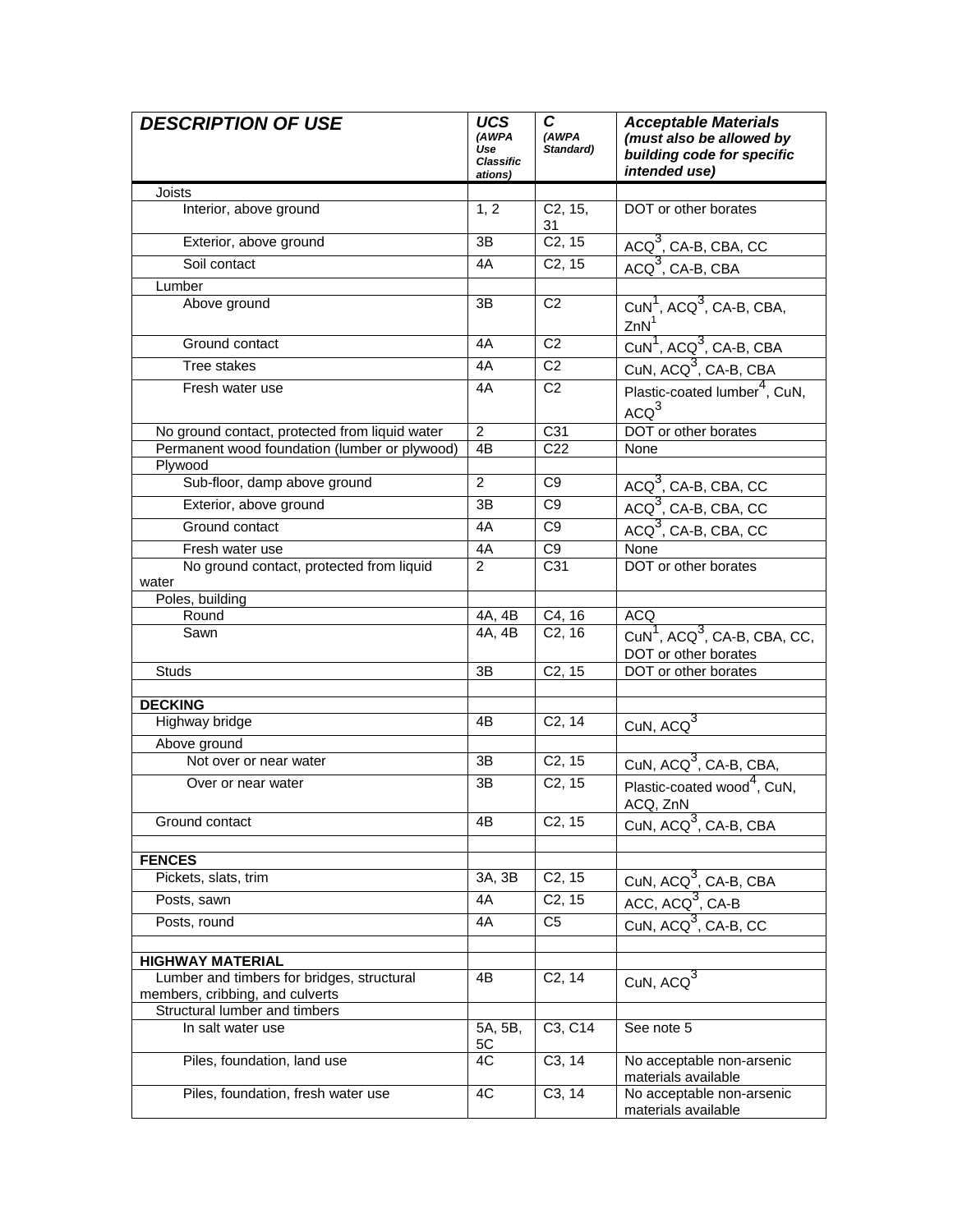| <b>DESCRIPTION OF USE</b>                | <b>UCS</b><br>(AWPA<br>Use<br><b>Classific</b><br>ations) | C<br>(AWPA<br>Standard) | <b>Acceptable Materials</b><br>(must also be allowed by<br>building code for specific<br>intended use) |
|------------------------------------------|-----------------------------------------------------------|-------------------------|--------------------------------------------------------------------------------------------------------|
| Piling in salt water use                 | 5A, 5B,<br>5C                                             | C3, 14                  | See note 5                                                                                             |
| Posts: round, half-round, quarter round  | 4A                                                        | C5, 14                  | CuN, $ACQ^3$                                                                                           |
| Posts: sawn                              | 4A                                                        | C <sub>2</sub> , 14     | CuN, ACQ <sup>3</sup> , CA-B, CBA                                                                      |
| Handrails and guardrails                 | 3B                                                        | C <sub>2</sub> , 14     | CuN, ACQ <sup>3</sup> , CA-B, CBA                                                                      |
| Posts, guardrail                         |                                                           |                         |                                                                                                        |
| Round                                    | 4A                                                        | C <sub>2</sub> , 14     | CuN, $ACQ^3$                                                                                           |
| Sawn                                     | 4A                                                        | C <sub>2</sub> , 14     | CuN, ACQ <sup>3</sup> , CA-B, CBA                                                                      |
| <b>MARINE LUMBER &amp; TIMBERS</b>       |                                                           |                         |                                                                                                        |
| Fresh water                              | 4A                                                        | C <sub>2</sub>          | Plastic-coated wood <sup>4</sup> , CuN,<br>$ACQ3$ , $CA-B$                                             |
| Brackish water or salt water             | 5A, 5B,<br>5C                                             | $C2$ , 18               | Plastic-coated wood <sup>4</sup>                                                                       |
| <b>PILES</b>                             |                                                           |                         |                                                                                                        |
| Foundation (round)                       | 4C                                                        | C <sub>3</sub>          | No acceptable non-arsenic<br>materials available                                                       |
| Land use (round)                         | 4C                                                        | C <sub>3</sub>          | CuN                                                                                                    |
| Fresh water use (round)                  | 4C                                                        | $\overline{C3}$         | Plastic-coated piles, CuN                                                                              |
| Marine (round) in salt or brackish water | 5A, 5B,<br>5C                                             | $\overline{C3, 18}$     | See note 5                                                                                             |
| Marine, dual treatment (round)           | 5A, 5B,<br>5C                                             | C <sub>3</sub> , 18     | See note 5                                                                                             |
| Sawn timber piles                        | 4B                                                        | C <sub>24</sub>         | See note 5                                                                                             |
| <b>UTILITY POLES</b>                     |                                                           |                         |                                                                                                        |
| Sited in soil                            | 4A, 4B                                                    | C <sub>4</sub>          |                                                                                                        |
|                                          |                                                           |                         | CuN, $ACQ^3$                                                                                           |
| Sited in impervious surface              | 4A, 4B                                                    | C <sub>4</sub>          | CuN (butt-treatment preferred)                                                                         |

### **Notes:**

1. CuN and ZnN allowed for indoor use only as pressure-treated wood. Other applications are not registered for indoor use.

- 2. Only standardized if treated before lamination.
- 3. Select either ACQ-B or ACQ-D as appropriate based on AWPA standards.
- 4. Non-PVC plastic only. Lumber should not be treated with arsenic.

5. Non-wood materials are preferred. When pressure treated wood is required, an exemption exists for saltwater immersion environments for structures such as pilings and piers until a viable alternative is available.

#### **List of Abbreviations**

- AAC Alkyl ammonium compound
- ACA Ammoniacal copper arsenate<br>ACC Acid copper chromate
- Acid copper chromate
- ACQ Ammoniacal (or amine) copper quat (see below) ACQ-B: Ammoniacal copper quat ACQ-D: Amine copper quat
- ACZA Ammoniacal copper zinc arsenate
- AWPA American Wood Preservers' Association
- CA-B Copper azole
- CBA Copper boron azole